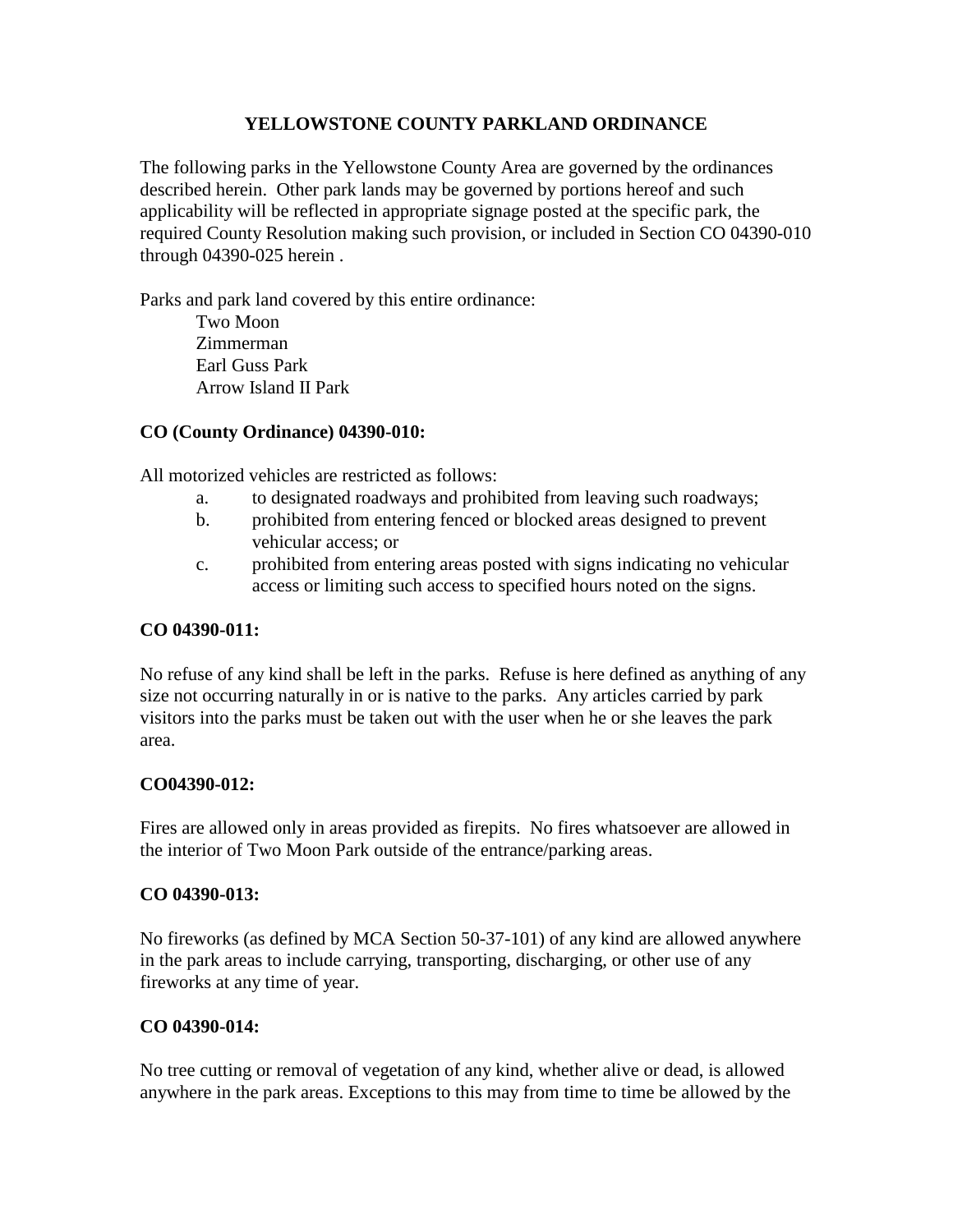County Board of Park Commissioners, and written notice of such allowance will be provided such action.

### **CO 04390-015:**

Alcoholic beverages involving visiting groups larger than five people over 21 years of age are allowed only with [written permission](http://www.co.yellowstone.mt.gov/Parks/default.asp) obtained from the County Board of Park Commissioners.

### **CO 04390-016:**

The hunting or trapping by any means of any animals or birds, and the shooting of any firearm, bow and arrow, BB gun, pellet gun, paintball, slingshot, or other similar device are prohibited.

## **CO 04390-017:**

No dogs are allowed in the park areas without their owners in attendance, and the owners shall exercise supervision of their dogs in the park areas to include preventing dogs from chasing or harassing park wildlife or other users of the park areas. All dog owners or walkers with dogs in the parks must pick up any excrement deposited by their dogs on pedestrian and bicycle pathways while in the parks, and the dog owners shall have with them at all times, while in the parks, plastic bags for picking up, carrying, and proper disposal of such excrement. Enforcement of this provision is by the Animal Control Division of the County Sheriff's Department.

### **CO 04390-018:**

The park areas are closed to public access and use at one-half hour after sunset nightly and opened at one-half hour before sunrise daily. In addition, no overnight camping shall be allowed in any County parkland*.* Exceptions to this may be made by the County Board of Park Commissioners as appropriate by written permission. No County park lands shall be used for habitation or any extended camping activity.

### **CO 04390-019:**

Specific County Park Regulations (regulations specific to and limited to the following listed parks):

Barkemeyer Park:

No skateboarding Hours of operation are one-half hour before sunrise to one-half hour after sunset.

Pine Hill Park: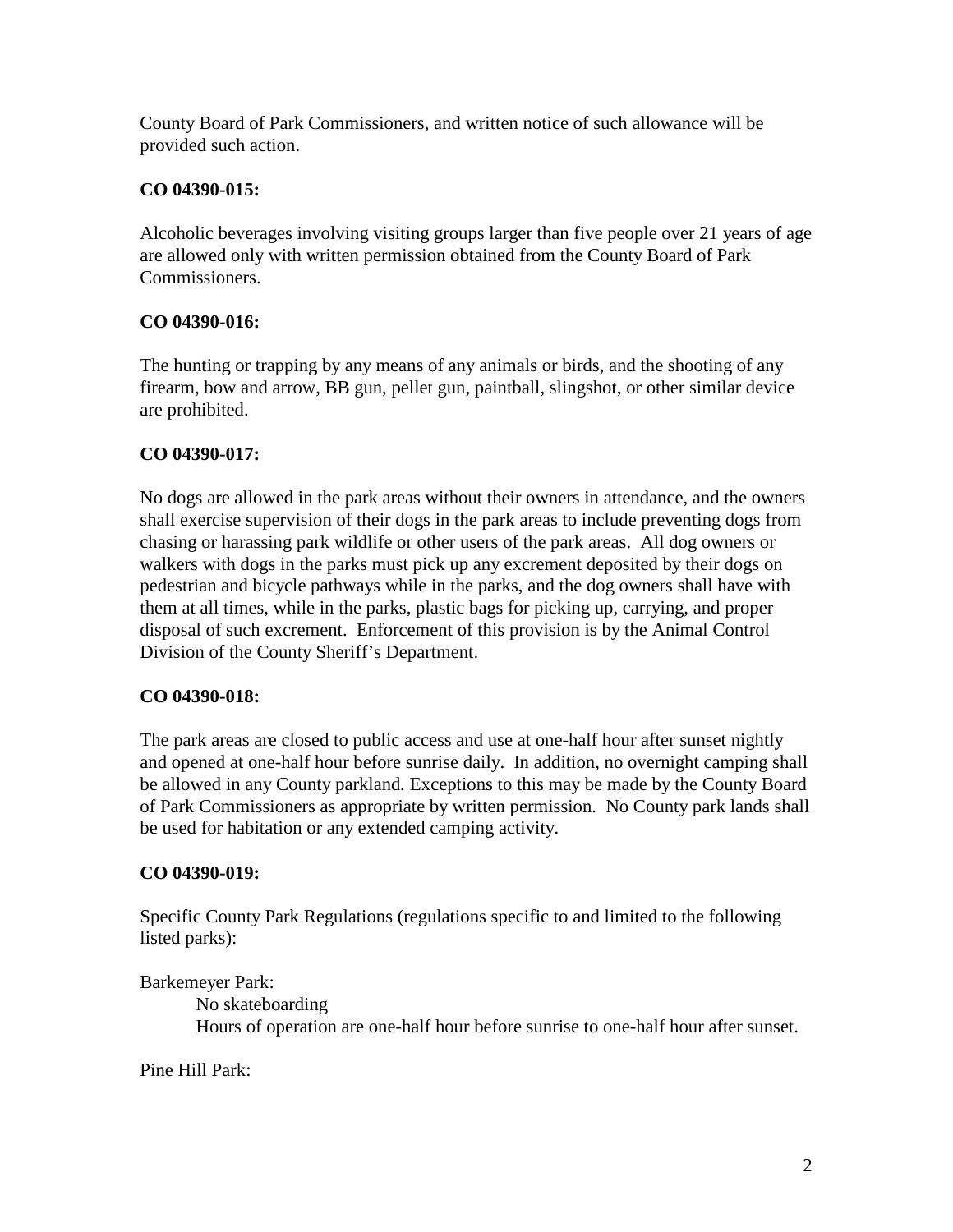Motorized vehicle use restricted to 10:00 AM to 6:00 PM Monday through Saturday with no motorized use on Sunday.

## **CO 04390-020:**

## **Hazardous Fire Areas (as per 2009 International Wildland-Urban Interface Code (IWUIC):**

The Billings Fire Chief or his designee is authorized to determine and publicly announce when hazardous fire park areas shall be closed to entry and when such park areas shall again be opened to use.

## **Posting of Hazardous Fire Park Areas:**

The Fire Chief or his designee shall post signs prohibiting entry into closed hazardous fire park areas. Post shall be accomplished by placing orange signs of not less that fifty square inches at each normal point of access to the hazardous fire park areas and at regular intervals of not less than every one-fourth mile along roadways with points of access to the closed park areas.

## **Criminal Trespass to Hazard Fire Areas:**

A person commits the offense of criminal trespass to hazardous fire park areas if the person enters or remains unlawfully in a properly posted hazardous fire park area. Exceptions are official County, State, and Federal representatives and their authorized agents acting in the course of duty; and persons engaged in the operation and maintenance of necessary utilities such as electrical power, telephone, gas, water, and sewer.

### **Tampering with Signs, Barricades, or locks:**

No person shall tamper with, mutilate, destroy, or remove locks, barricades, or signs posting or closing hazardous fire park areas.

### **CO 04390-21:**

### **County Park Special Use Permit:**

Persons desiring to use the parks listed at the beginning of this Ordinance for special uses, such as weddings, parties with alcohol, etc., shall [complete an application](http://www.co.yellowstone.mt.gov/Parks/default.asp) for such use in the format hereto attached.

# **CO 04390-25:**

Violation of any of these rules, as provided under MCA Section 7-16-2322 and developed by the Board of Park Commissioners, adopted by the Yellowstone County Board of